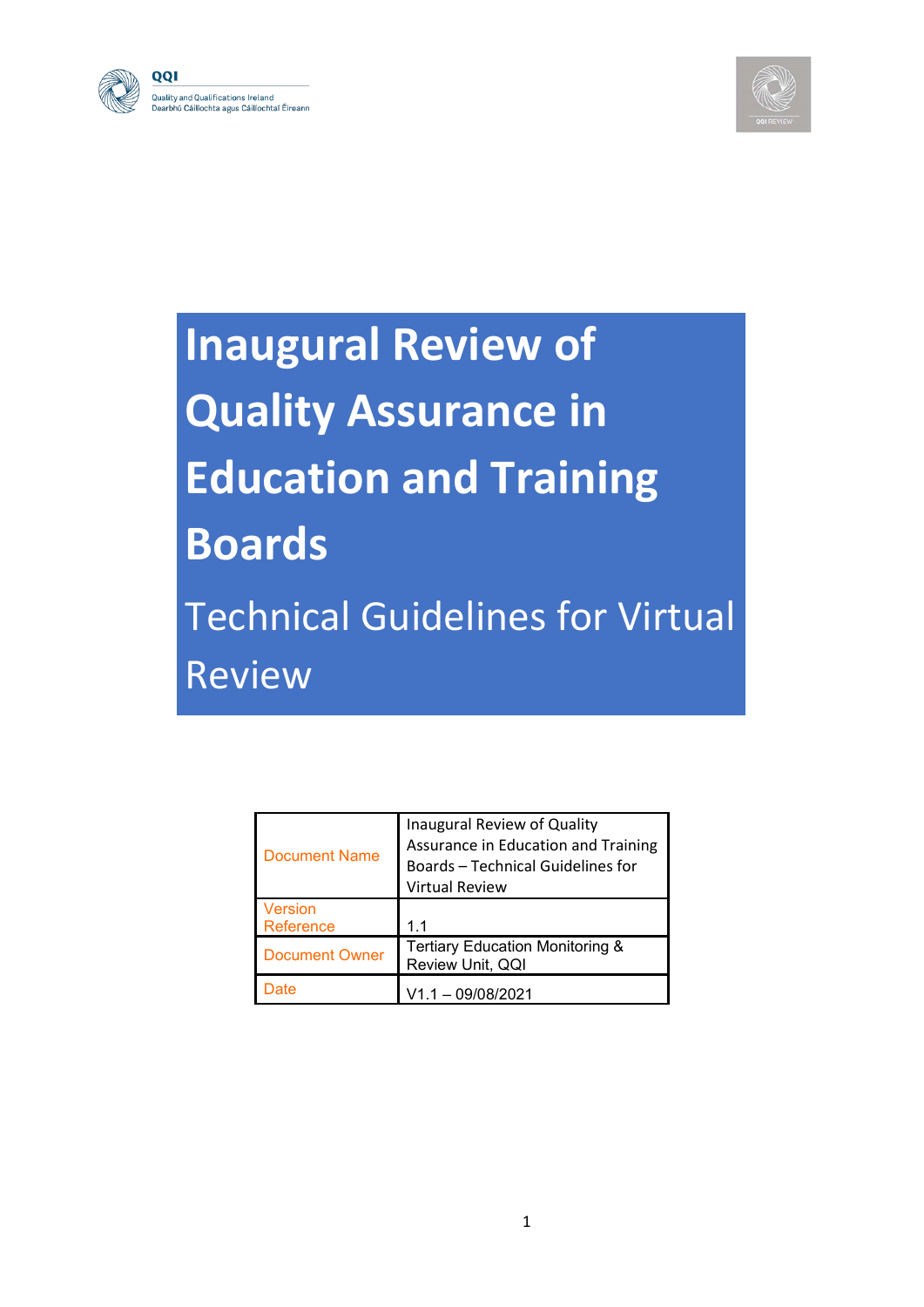



# Contents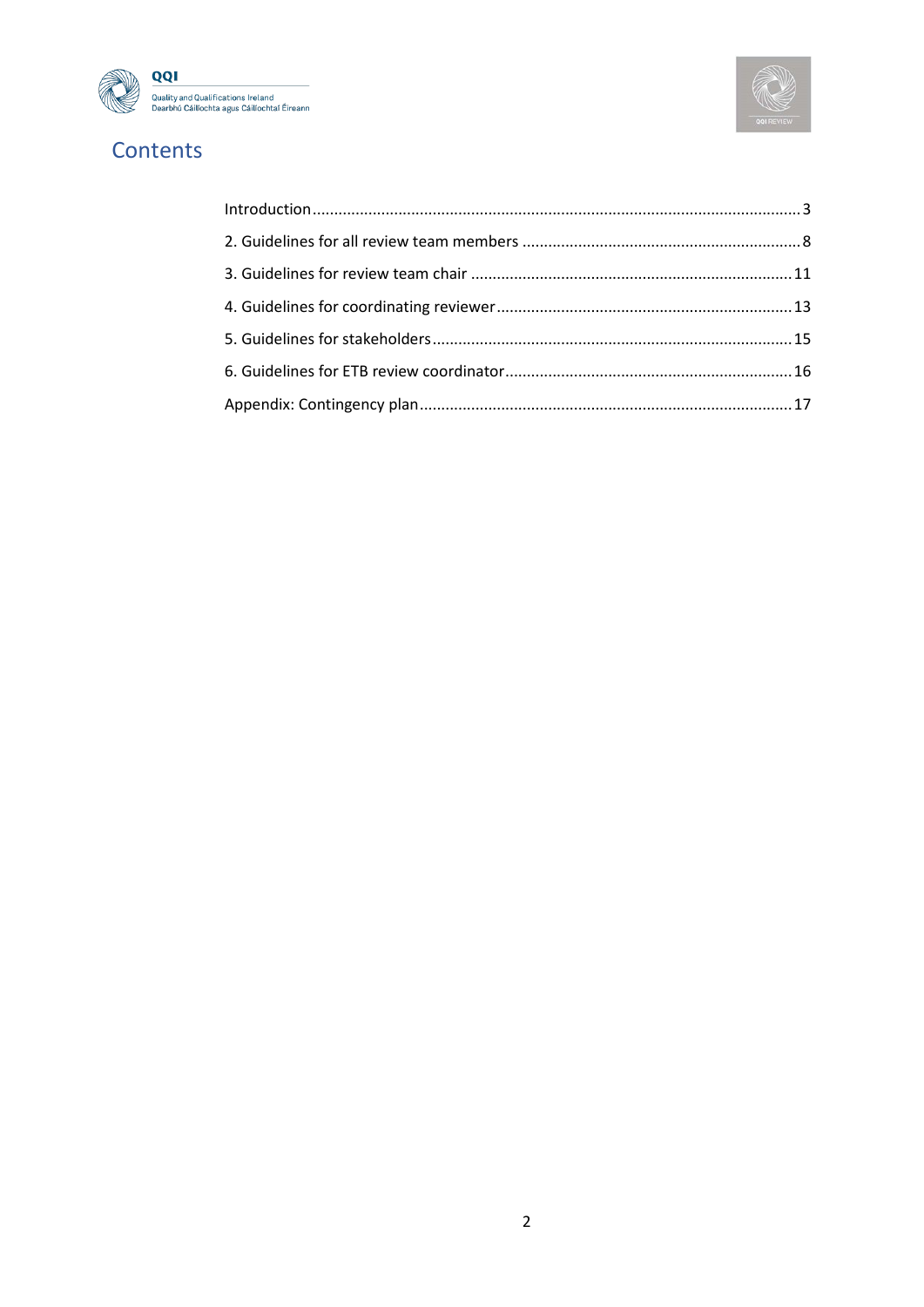



#### <span id="page-2-0"></span>Introduction

The uncertain trajectory of future COVID-19 restrictions requires that QQI adapt its procedures relating to the inaugural reviews of quality assurance in education and training boards to include virtual review visits. This facilitates the continuation of the review process.

The purpose of this document is to provide operational guidelines on utilising a virtual platform, Microsoft Teams, to the review teams, the education and training boards and other stakeholders involved in the review visit meetings to enable all to carry out their functions and roles within the review process.

Note: Microsoft Teams is the platform for communication for this review process and all technical guidance provided below relates to this platform.

The role and functions of each member of the external review team are outlined in the Review Handbook, and advice and guidance for reviewers is also provided in additional review team briefing material. These remain unchanged. However, virtual meetings create different situations that require a modified approach, as well as modified operating principles and guidelines.

Conducting the main review visit remotely through a virtual platform creates the need for additional technical support for the review team and meeting participants. This function will be carried out by QQI. Although this requires QQI personnel to be present during meetings, these individuals are not participants in the meeting and are present in a supportive role only.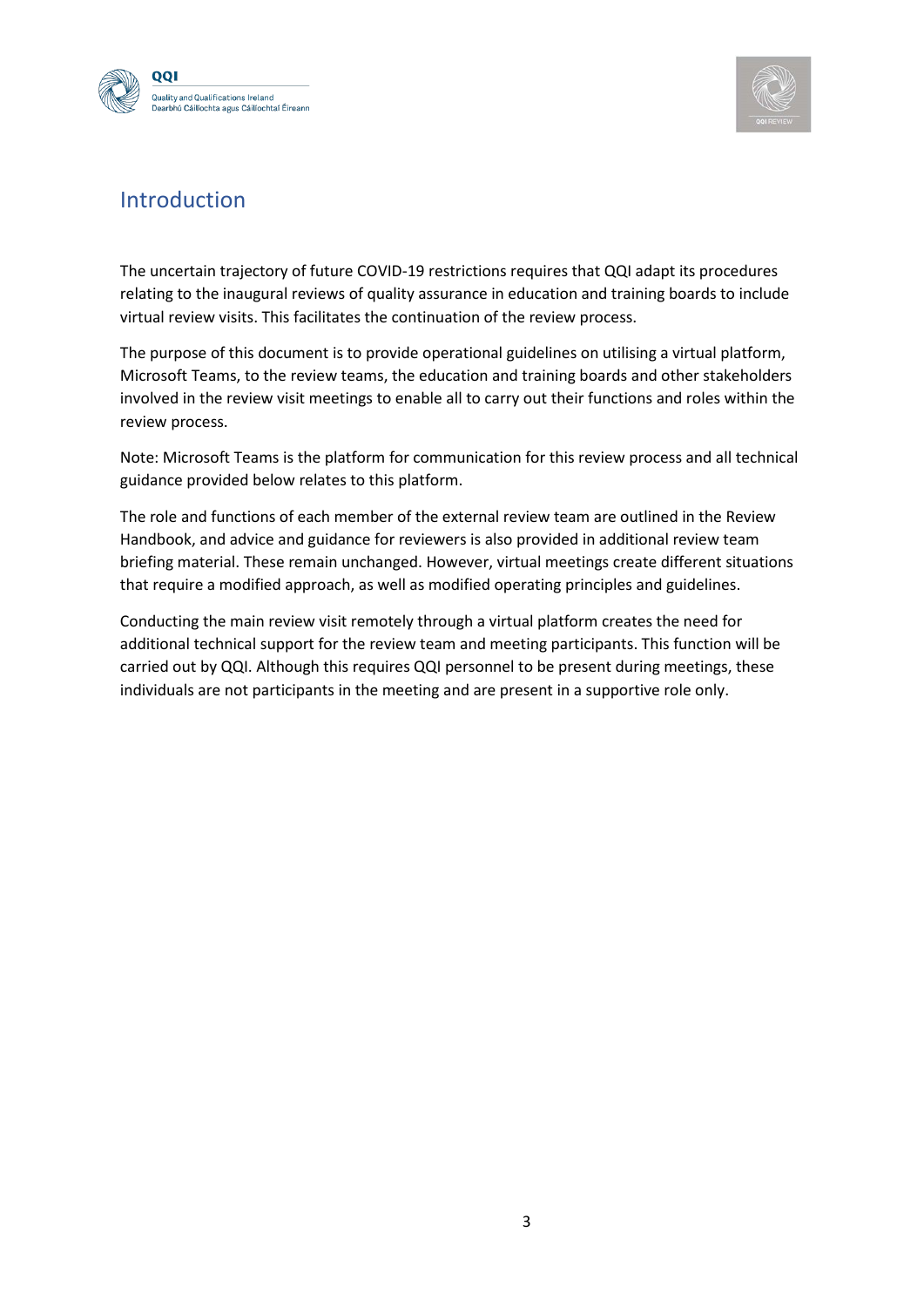



# 1. General guidelines for all participants

| <b>Prior to the</b> | See below how to join a meeting from invitation using Microsoft Teams<br>1.                                                                                                                                                                                                                                                                                                                                                                                                                                                 |
|---------------------|-----------------------------------------------------------------------------------------------------------------------------------------------------------------------------------------------------------------------------------------------------------------------------------------------------------------------------------------------------------------------------------------------------------------------------------------------------------------------------------------------------------------------------|
| meeting             | Click on the 'Join Microsoft Teams Meeting' hyperlink in the meeting<br>а<br>invitation                                                                                                                                                                                                                                                                                                                                                                                                                                     |
|                     | Click this link to bring you to the MS Teams meeting                                                                                                                                                                                                                                                                                                                                                                                                                                                                        |
|                     | Click or tap to follow link.                                                                                                                                                                                                                                                                                                                                                                                                                                                                                                |
|                     | Join Microsoft Teams Meeting                                                                                                                                                                                                                                                                                                                                                                                                                                                                                                |
|                     | +353 1 566 103<br>Areland, Dublin (Toll)                                                                                                                                                                                                                                                                                                                                                                                                                                                                                    |
|                     | Conference ID: 349 150 528#                                                                                                                                                                                                                                                                                                                                                                                                                                                                                                 |
|                     | Local numbers   Reset PIN   Learn more about Teams   Meeting options                                                                                                                                                                                                                                                                                                                                                                                                                                                        |
|                     | Quality and Qualifications Ireland - Online Meeting Facility                                                                                                                                                                                                                                                                                                                                                                                                                                                                |
|                     |                                                                                                                                                                                                                                                                                                                                                                                                                                                                                                                             |
|                     | When you select 'Join Microsoft Teams Meeting', you will be prompted<br>b<br>to choose how you want to join the Teams meeting. It is recommended<br>that you select 'Continue on this browser'<br>x = sig Ceneral (ICT Team)   Microsoft 1 - x   +<br>https://teams.microsoft.com/di/launcher/launcher.html?url=%2f_%23%2fl%2fmeetup-join%2f19%3a2d6210122. p. y= y= http://<br>$C - \Omega$<br>哺<br>Download the Windows app<br>How do you want to join<br>ue on this browse<br>your Teams meeting?<br>Open your Teams app |
|                     | Join the meeting by clicking on the Join Now button 10 minutes before<br>$\mathsf{C}$<br>commencement. This should allow time to identify any technical<br>problems and stakeholders to join the meeting.                                                                                                                                                                                                                                                                                                                   |
|                     | Please note: the review team will be admitted first. If you are an ETB<br>representative/stakeholder, you may need to wait in the lobby for a<br>period of time until the full review team has been admitted to the<br>meeting                                                                                                                                                                                                                                                                                              |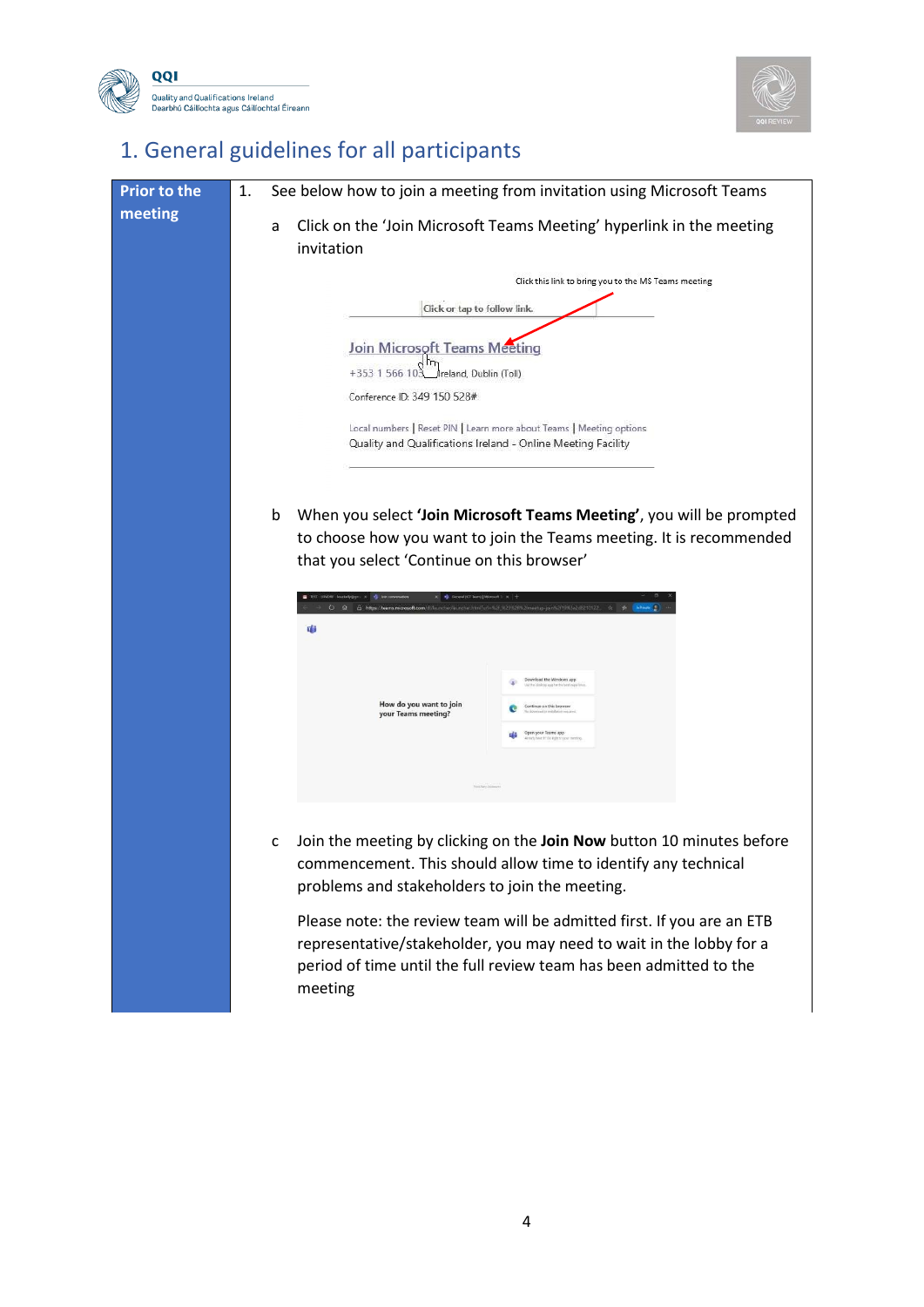



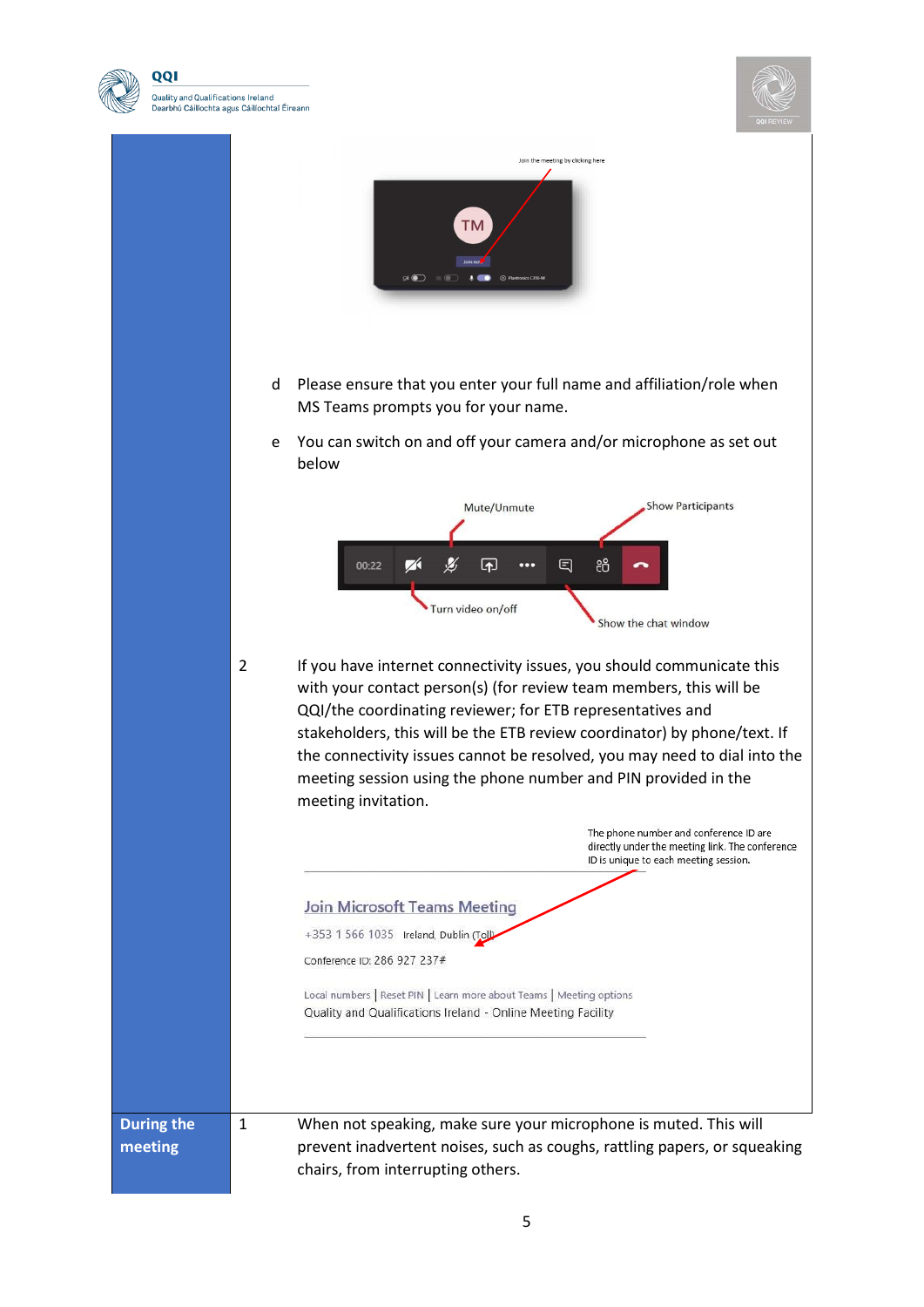

QQI .<br>Quality and Qualifications Ireland Dearbhú Cáilíochta agus Cáilíochtaí Éireann



2 Keep the chat side bar open and use it to highlight any problem that requires technical support (see image at 1 (e) above).

3 It is important to remember that, if your camera is turned on, all attendees will be able to see you and your surroundings during the meeting. It is recommended that you use background blur (accessible through 'show background effects' via the 'additional options' button) to minimise distractions

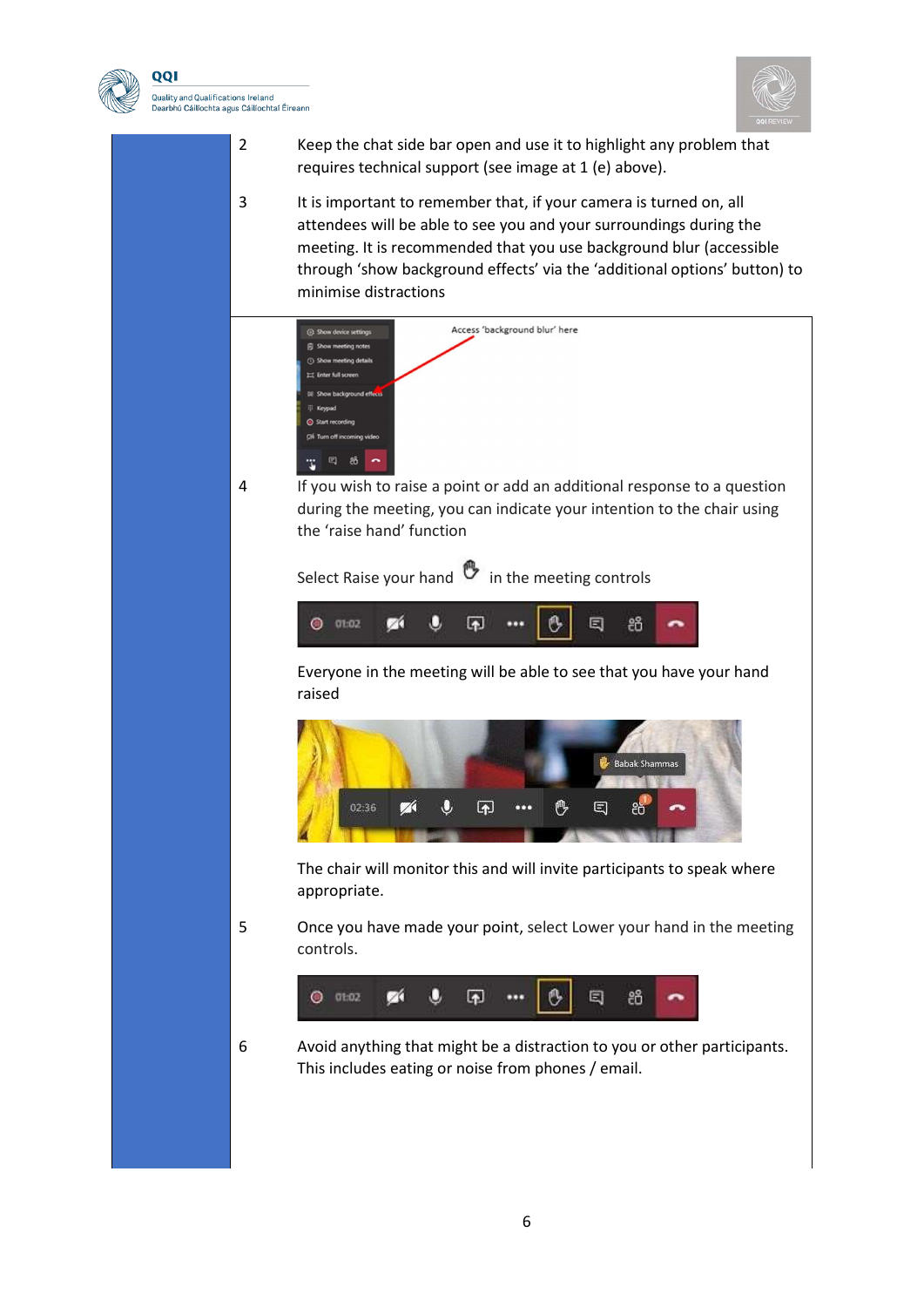



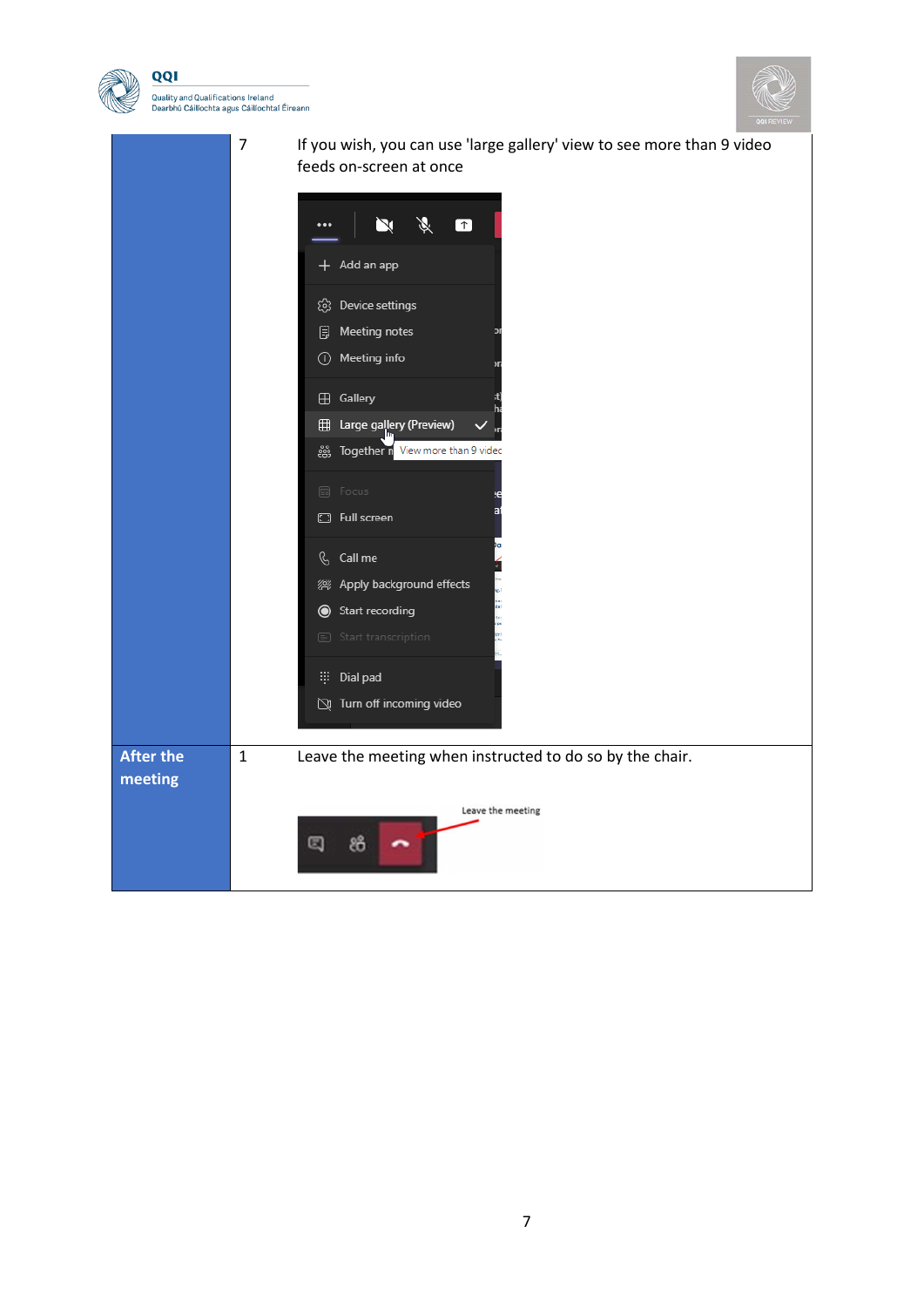



### <span id="page-7-0"></span>2. Guidelines for all review team members

| Prior to the<br>meeting | 1. | Follow the General Guidelines in respect of joining the meeting,<br>connectivity, etc.                                                                                                                                                                                                                                                                                                                                                           |
|-------------------------|----|--------------------------------------------------------------------------------------------------------------------------------------------------------------------------------------------------------------------------------------------------------------------------------------------------------------------------------------------------------------------------------------------------------------------------------------------------|
|                         | 2. | An MS Teams background is available for use by review team members if<br>required. The advantage of the background is that team members can be<br>identified by meeting participants at a glance. If the team agrees to use the<br>background, we recommend that all review team members use it.                                                                                                                                                 |
|                         | 3. | Review team members must ensure that they have all relevant meeting<br>links prior to commencement of the main review visit. Meeting links are<br>accessible in the Outlook calendar invitations that you will receive from<br>QQI; they are also included in the main review visit timetable. If you need<br>any meeting links to be re-sent, you should communicate this directly to<br>QQI, or via the coordinating reviewer.                 |
|                         | 4. | It is recommended that the review team establishes a means of<br>communicating non-sensitive information with each other privately during<br>the review visit (and particularly during meeting sessions). With the<br>agreement of all team members, the coordinating reviewer may set up a<br>WhatsApp group for this purpose.                                                                                                                  |
|                         | 5. | A private meeting of the review team will be scheduled for a period of<br>approximately 30 minutes prior to each ETB/stakeholder session. These<br>meetings will take place in the private review team meeting space, which<br>will appear in your calendar as an all-day meeting invitation.                                                                                                                                                    |
|                         | 6. | The lead team members, including note-taker, and topics for discussion<br>should be agreed by the review team. The lead team member(s) for each<br>session is/are responsible for proposing a list of indicative questions in<br>advance of the session. These are agreed by the team and approved by the<br>chair. Planned questions and notes should be saved in the relevant<br>Meeting Records document in the Review Team's Working folder. |
|                         | 7. | It is recommended that one team member take responsibility for<br>monitoring the chat sidebar/hands-up feature. This may be the same team<br>member each time or it may change from meeting to meeting. In the event<br>that the chair/lead team member appears not to have noticed a raised<br>hand/message, this may be communicated to the chair/lead team member<br>via the review team WhatsApp group.                                      |
|                         | 8. | If any of the team members are absent from the meeting, contact them<br>through the team's private WhatsApp group. If the team member does not<br>subsequently join the session, you should contact them directly. Inform the<br>chair and QQI of any absences.                                                                                                                                                                                  |
|                         | 9. | Where possible, QQI Support will inform you if there are any participants<br>attending by phone. You should inform the chair and lead team member.                                                                                                                                                                                                                                                                                               |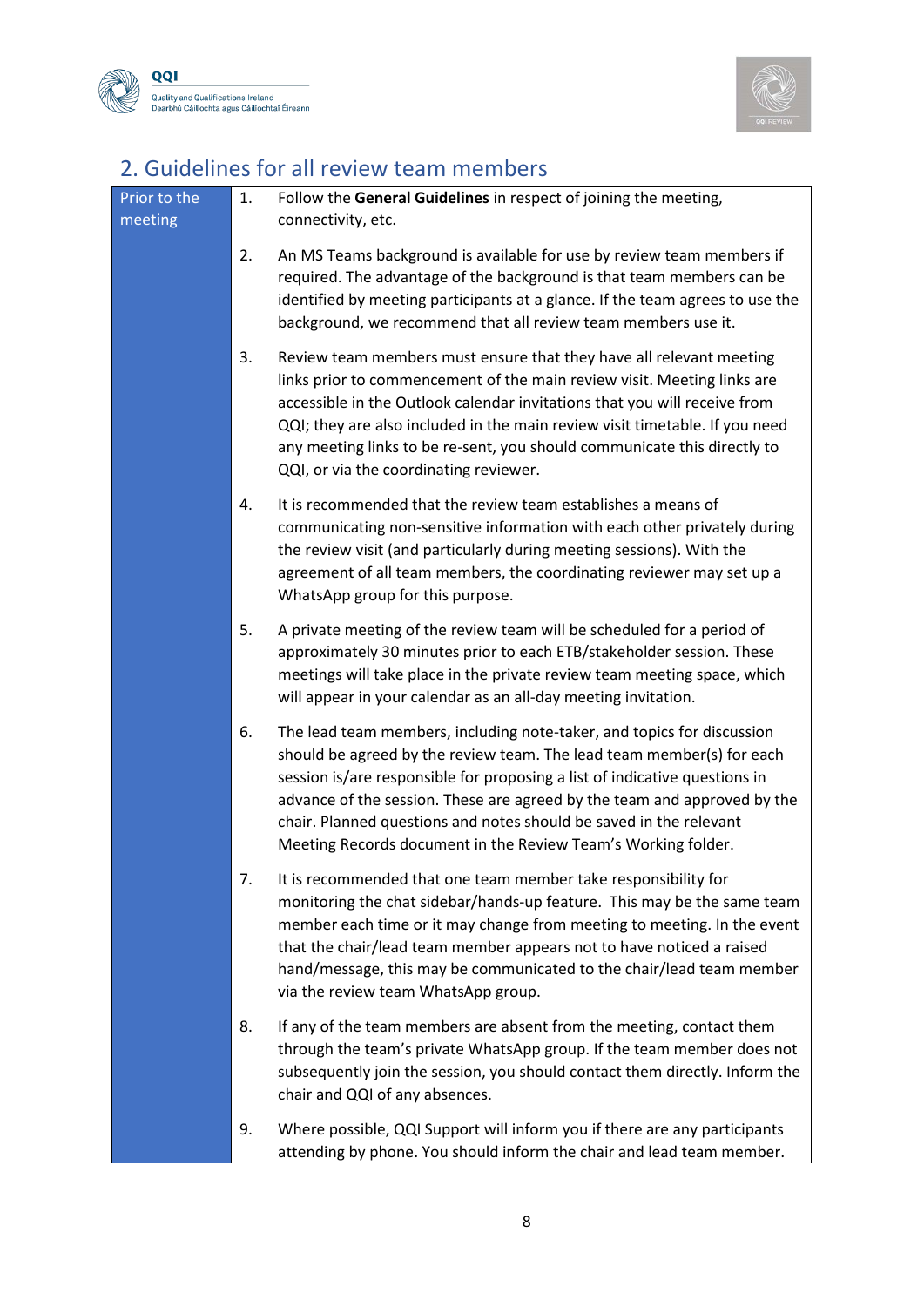



|                      |     | These participants do have access to the hands-up or chat facility so may<br>need to be asked directly for their input.                                                                                                                                                                                                                                                                                                                                                                                                                                                                                         |
|----------------------|-----|-----------------------------------------------------------------------------------------------------------------------------------------------------------------------------------------------------------------------------------------------------------------------------------------------------------------------------------------------------------------------------------------------------------------------------------------------------------------------------------------------------------------------------------------------------------------------------------------------------------------|
|                      | 10. | Once the private meeting has concluded, hang up and join the meeting<br>session with ETB representatives / stakeholders.                                                                                                                                                                                                                                                                                                                                                                                                                                                                                        |
| During the           | 1.  | Follow the General Guidelines regarding video and microphone usage.                                                                                                                                                                                                                                                                                                                                                                                                                                                                                                                                             |
| meeting              | 2.  | If you are the team member assisting the chair/lead team member, you<br>should monitor the chat and 'raise hand' function throughout the meeting.                                                                                                                                                                                                                                                                                                                                                                                                                                                               |
|                      | 3.  | It may be useful to identify yourself when speaking. It is easy to forget that<br>there are virtual participants who are not able to see (or identify) the<br>speaker.                                                                                                                                                                                                                                                                                                                                                                                                                                          |
|                      | 4.  | Speak slowly and clearly - participants do not have access to body<br>language and other non-verbal cues. Be explicit about thoughts and<br>opinions and ensure that your questions are clearly phrased. The only way<br>others can know a participant's stance on something is if the participant is<br>very clear about verbalising their opinions.                                                                                                                                                                                                                                                           |
|                      | 5.  | You should pause and allow sufficient time for stakeholders to answer any<br>questions posed and invite other participants to contribute. Particularly if<br>you are leading a session, you should be mindful to ensure that all<br>participants are given the opportunity to share their views, including those<br>who do not have their cameras on, or those who have joined the meeting<br>by phone. (QQI will inform you at the earliest possible time if any<br>participants have had to join a session by phone due to connectivity<br>issues.) This may be checked several times throughout the meeting. |
|                      | 6.  | Avoid speaking while others are talking unless an interruption is necessary<br>to clarify/correct a participant's understanding of a question or to curtail<br>lengthy or circuitous responses. Ask for clarification on any point or issue<br>that is not clear.                                                                                                                                                                                                                                                                                                                                               |
| After the<br>meeting | 1.  | Once a meeting session has ended, hang up and join the private review<br>team meeting space.                                                                                                                                                                                                                                                                                                                                                                                                                                                                                                                    |
|                      | 2.  | A private review team meeting will be scheduled after each session or<br>block of sessions.                                                                                                                                                                                                                                                                                                                                                                                                                                                                                                                     |
|                      | 3.  | Ensure that you and the other team members are in agreement on the<br>main points of evidence gathered in the meeting. If you are not in<br>agreement on a particular point, it is important to voice this.                                                                                                                                                                                                                                                                                                                                                                                                     |
|                      | 4.  | Any outstanding questions, or areas that require further clarity should be<br>identified and agreed by team members. Consider which stakeholder                                                                                                                                                                                                                                                                                                                                                                                                                                                                 |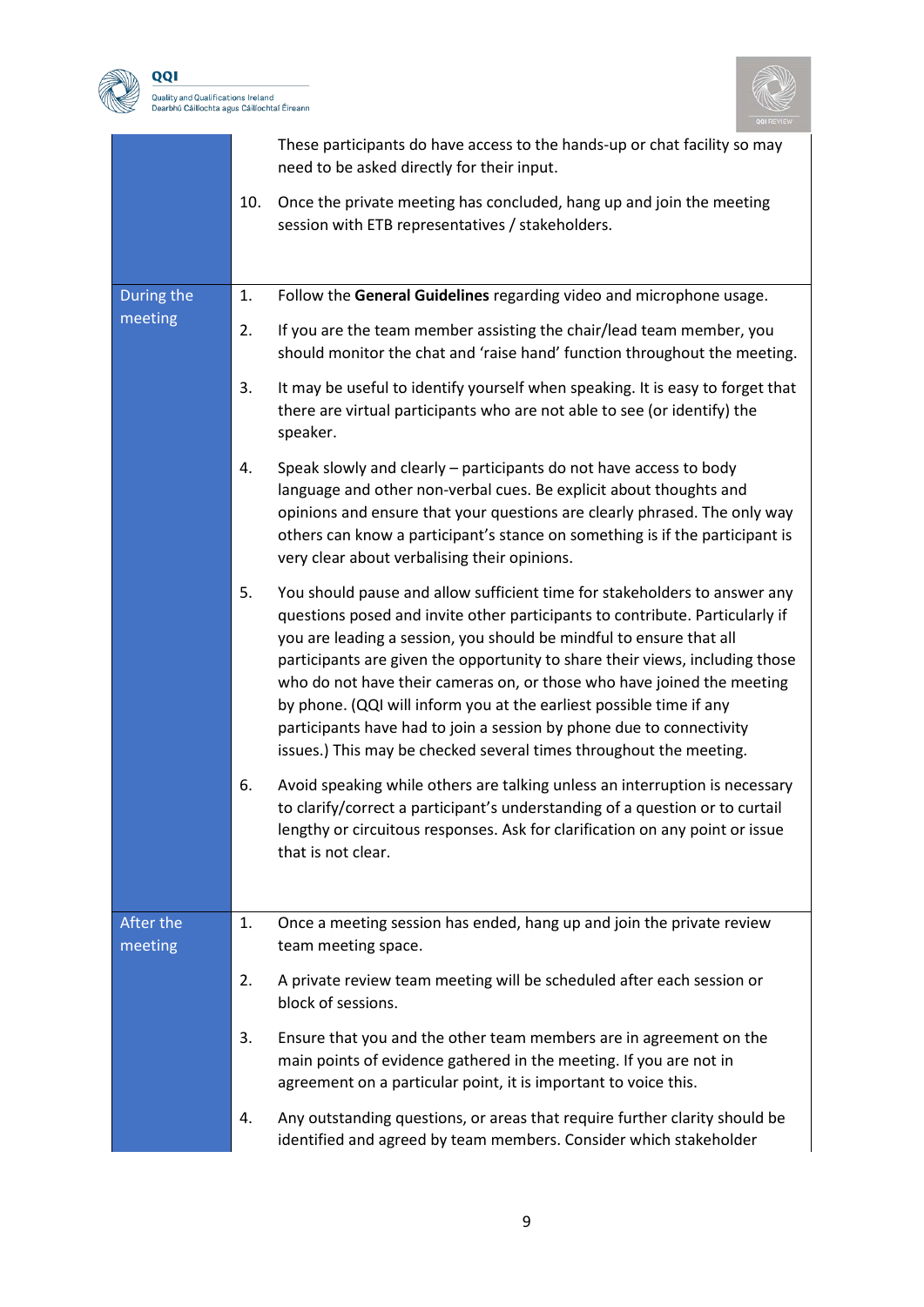



groups will be able to provide clarity on the point in question and plan to include questions on the topic in the relevant session.

5. The schedule will have 'open slots' where the Review Team can meet with particular groups again / meet with new groups. Your contact in QQI can arrange these as necessary.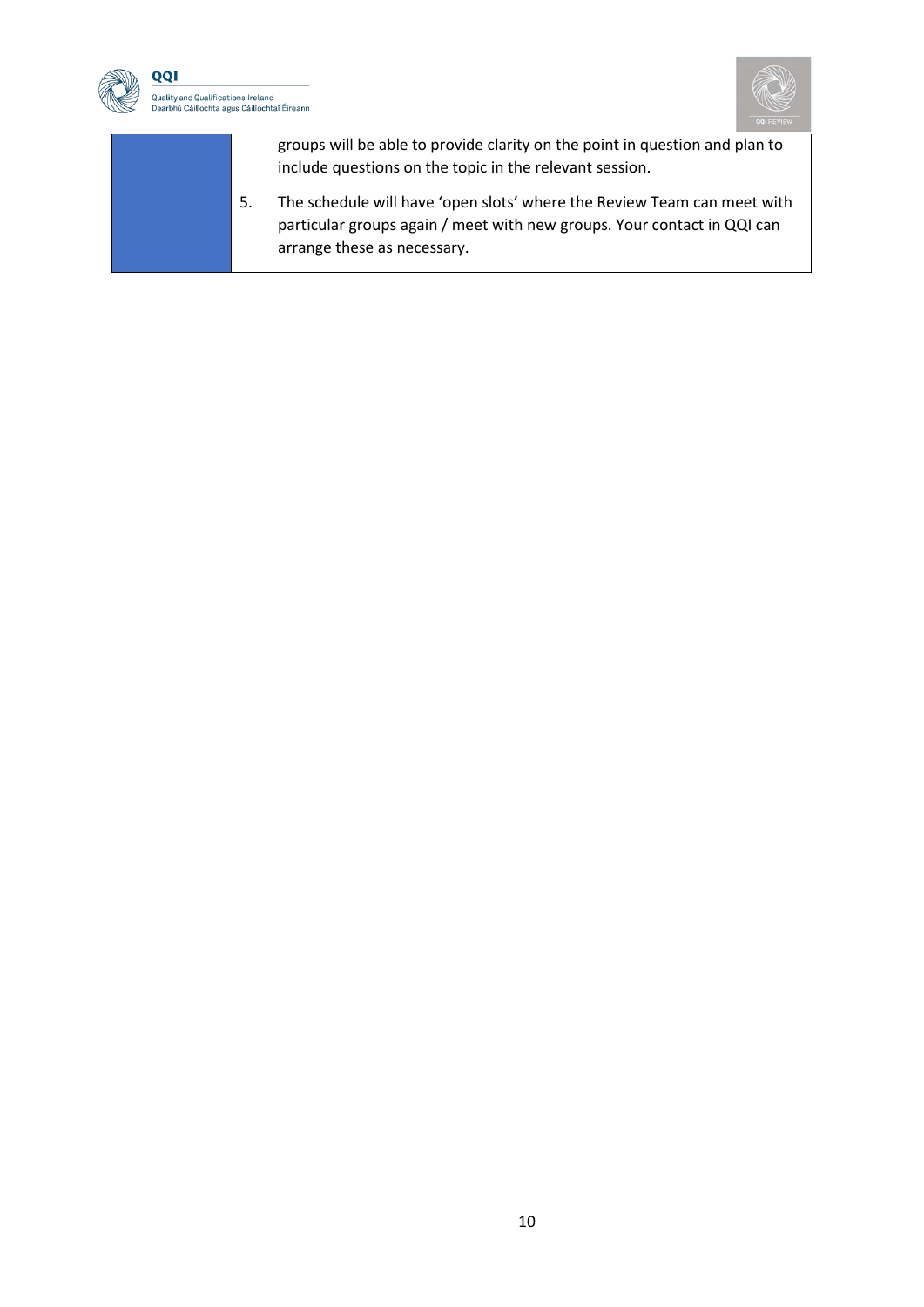



#### <span id="page-10-0"></span>3. Guidelines for review team chair

The chair's role will not ostensibly alter from the overview provided in the Review Handbook. However, virtual meetings create different situations that require a modified approach.

| Prior to the<br>meeting | 1. | As chair, you, along with the coordinating reviewer, should ensure that all<br>relevant documentation required for the meeting is available to the review<br>team in advance. QQI will support you in this.                                                                                                                                                                                                                                                                            |
|-------------------------|----|----------------------------------------------------------------------------------------------------------------------------------------------------------------------------------------------------------------------------------------------------------------------------------------------------------------------------------------------------------------------------------------------------------------------------------------------------------------------------------------|
|                         | 2. | In advance of the session, team members' details will have been shared with<br>the session participants. Therefore, introductions can be very brief. This is<br>also necessary given the strict time frame of each session.                                                                                                                                                                                                                                                            |
|                         | 3. | You should confirm which team member will lead questioning during the<br>meeting session, who will act as support, and who will act as chief note<br>taker. You, as chair, should nonetheless open and close each meeting<br>session.                                                                                                                                                                                                                                                  |
|                         |    | Before each meeting, you should confirm with review team members the<br>agreed focus of the meeting. This will include topics for discussion and<br>indicative questions, which should be proposed by the lead team member in<br>advance of the visit.                                                                                                                                                                                                                                 |
|                         | 4. | For meeting sessions involving the full review team (i.e. not meeting sessions<br>running in parallel), a quorum of four review team members is necessary to<br>proceed with any meeting session. This must include both the chair and<br>coordinating reviewer. All review team members are expected to participate<br>fully in meeting sessions throughout the main review visit - even if a<br>reviewer is not leading a particular session, they should nonetheless be<br>present. |
|                         |    | In the event that review team members are unable to connect/ dial in to the<br>meeting, you must ensure that the quorum has been met before starting the<br>meeting session.                                                                                                                                                                                                                                                                                                           |
|                         | 5. | In the case of certain meetings (such as sessions with learners), you may<br>wish to brief all participants as a group before they are split into separate<br>groups                                                                                                                                                                                                                                                                                                                   |
| During the<br>meeting   | 1. | You should welcome the ETB representatives and stakeholders and<br>endeavour to put them at their ease.                                                                                                                                                                                                                                                                                                                                                                                |
|                         | 2. | You should highlight the focus of the meeting session.                                                                                                                                                                                                                                                                                                                                                                                                                                 |
|                         | 3. | It is recommended that introductions are not included to save time.<br>Participant details are included in the review schedule.                                                                                                                                                                                                                                                                                                                                                        |
|                         | 4. | You should remind the review team and stakeholders to flag any technical<br>issues to QQI Support through the meeting chat facility.                                                                                                                                                                                                                                                                                                                                                   |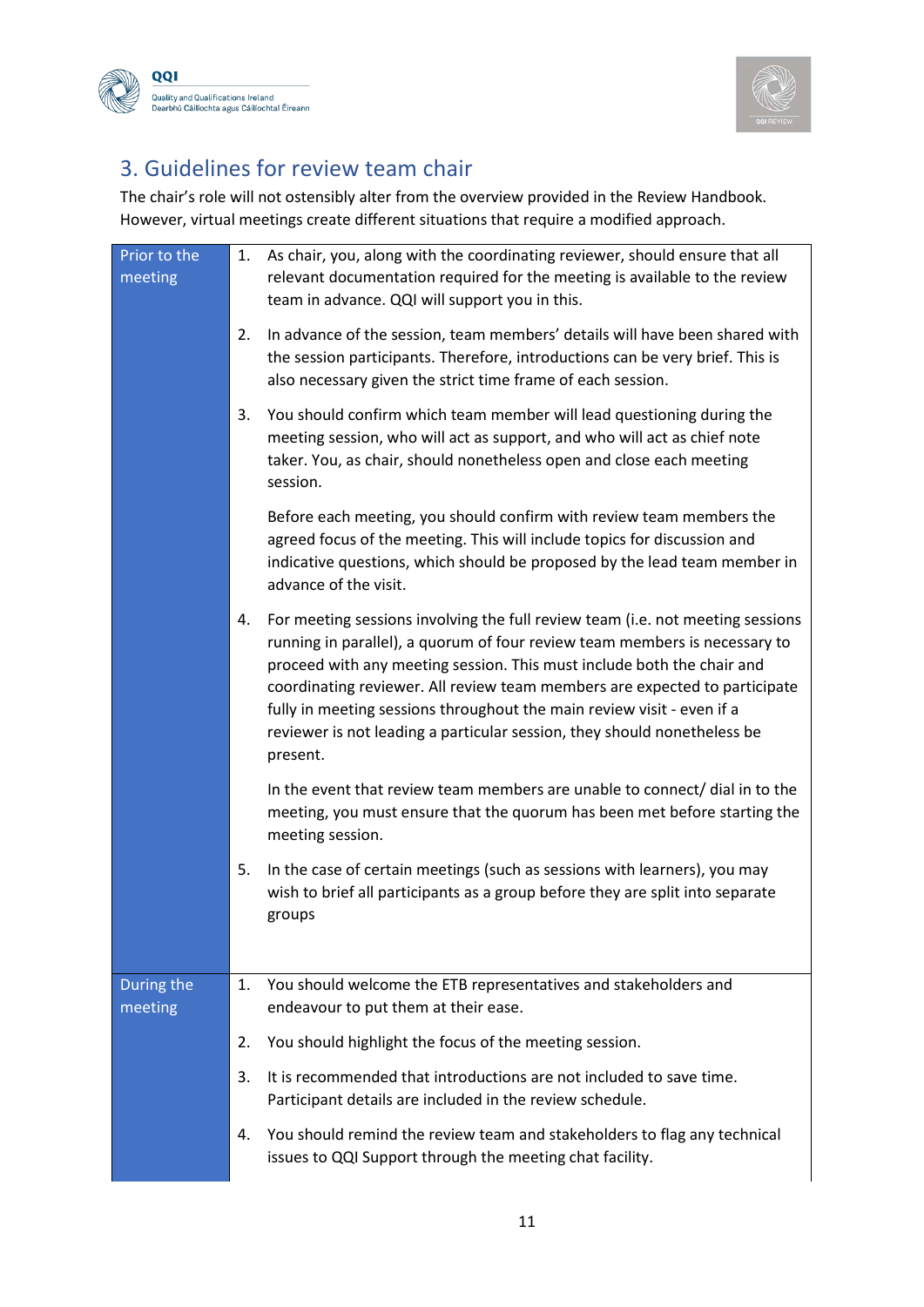



|                      | 5. | Participants who wish to contribute/add further comments can request to                                                                                                                                                                                                                                                                                                                                                                                                             |
|----------------------|----|-------------------------------------------------------------------------------------------------------------------------------------------------------------------------------------------------------------------------------------------------------------------------------------------------------------------------------------------------------------------------------------------------------------------------------------------------------------------------------------|
|                      |    | do so through the TEAMS 'raise hand' function. Select $\overline{60}^*$ show participants<br>to see a list of everyone in attendance. Anyone who has raised their hand<br>will have an icon next to their name. When multiple people raise their hands,<br>they will be listed in the order in which they raised them.                                                                                                                                                              |
|                      |    | Along with the co-ordinating reviewer, you should alternate between the<br>chat sidebar and 'Show Participants', and, where necessary, act upon any<br>messages from meeting participants at the appropriate time.                                                                                                                                                                                                                                                                  |
|                      |    | To assist in this, for each session, you should assign one review team<br>member the task of alerting the chair to any questions/raised hands<br>appearing.                                                                                                                                                                                                                                                                                                                         |
|                      |    | You should be mindful to ensure that all participants are given the<br>opportunity to share their views, including those who do not have their<br>cameras on, or those who have joined the meeting by phone. (QQI will<br>inform you at the earliest possible time if any participants have had to join a<br>session by phone due to connectivity issues). This may be checked several<br>times throughout the meeting.                                                             |
|                      | 6. | Time for participants to make any additional comments should be built in at<br>the end of each session, which you, as chair, should highlight and coordinate.                                                                                                                                                                                                                                                                                                                       |
|                      | 7. | You should clearly bring the meeting to a close and indicate that all<br>participants may leave the meeting. Where a session is followed by a private<br>review team meeting, you should instruct team members to join the<br>subsequent private meeting session.                                                                                                                                                                                                                   |
|                      | 8. | You should remind participants that, if they experience connectivity issues,<br>they may to make a short written submission up to one hour after the<br>session's conclusion, detailing any additional, new information that they did<br>not have the opportunity to provide during the session. These submissions<br>may be made via the MS Form established for this purpose. A link to the<br>form may be requested via the MS Teams chat or from the ETB review<br>coordinator. |
| After the<br>meeting | 1. | Confirm that all team members have joined the separate private review<br>team meeting.                                                                                                                                                                                                                                                                                                                                                                                              |
|                      | 2. | You should ensure that all review team members are in agreement on the<br>main points of evidence established during the meeting.                                                                                                                                                                                                                                                                                                                                                   |
|                      | 3. | Any outstanding questions, or areas that will need to be clarified further in<br>subsequent meetings, should be identified and noted by the coordinating<br>reviewer.                                                                                                                                                                                                                                                                                                               |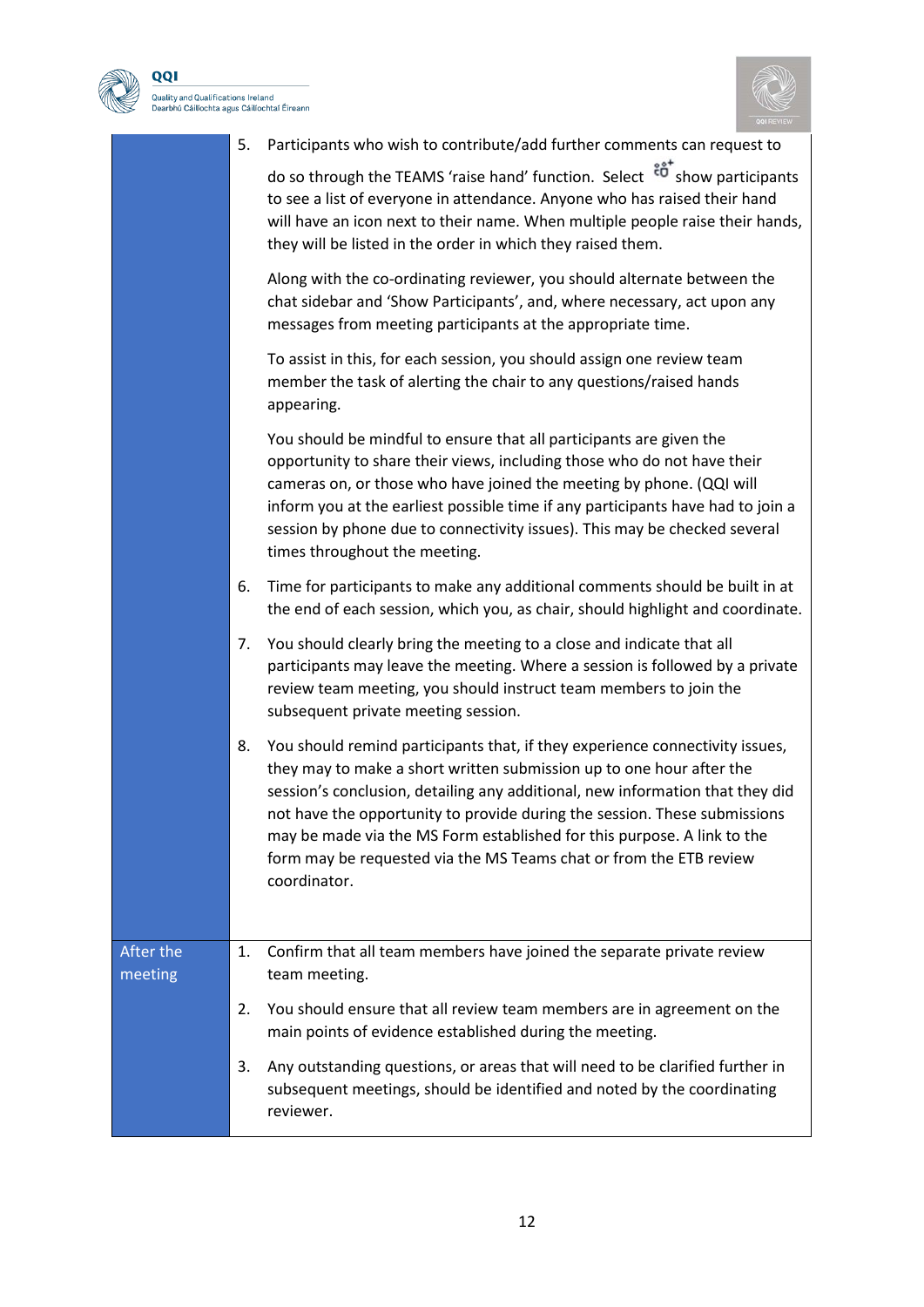



#### <span id="page-12-0"></span>4. Guidelines for coordinating reviewer

The coordinating reviewer's role will not ostensibly alter from the overview provided in the Review Handbook. However, virtual meetings require more administrative preparation which the coordinating reviewer will oversee.

The coordinating reviewer is the point of contact between the review team and QQI and is responsible for communicating any issues experienced by review team members to QQI, and for conveying any instructions or messages from QQI to the review team.

| Prior to the<br>meeting | 1. | As coordinating reviewer, you, along with the chair, should ensure that all<br>relevant documentation required for the meeting is available to the review<br>team in advance. QQI will support you in this.                                                                                                                                                             |
|-------------------------|----|-------------------------------------------------------------------------------------------------------------------------------------------------------------------------------------------------------------------------------------------------------------------------------------------------------------------------------------------------------------------------|
|                         | 2. | QQI will share review team members' contact details with the coordinating<br>reviewer and the review team. It may be helpful to establish a method of<br>communicating (non-sensitive) information quickly and simultaneously with<br>team members - for example, a WhatsApp group. If all team members<br>agree, the coordinating reviewer should establish the group. |
|                         | 3. | Ensure you have been provided with the meeting record template for main<br>review visit sessions, as well as the review report template. Your QQI contact<br>person will assist you in this regard.                                                                                                                                                                     |
|                         | 4. | With the other team members, you should ensure that a copy of the<br>meeting record template that corresponds with each meeting session is<br>saved in the review team working folder.                                                                                                                                                                                  |
|                         | 5. | You should ensure that the chair has confirmed with fellow team members<br>who will lead questioning during the meeting session, and who will act as<br>support.                                                                                                                                                                                                        |
|                         | 6. | Before each meeting, you should ensure that the chair has confirmed with<br>review team members the agreed focus of the meeting. This will include<br>topics for discussion and indicative questions.                                                                                                                                                                   |
|                         | 7. | Should any participant be missing from a meeting session, QQI will contact<br>you directly to inform you of same. You should inform the chair and review<br>team members of any participant absences.                                                                                                                                                                   |
| During the<br>meeting   | 1. | Along with the agreed note-taker for each meeting, the coordinating<br>reviewer is responsible for keeping an accurate record of discussions at the<br>meeting and ensuring that the conclusions reached and main points of<br>evidence established by the panel are accurately noted in order to<br>coordinate the panel in drafting the review report.                |
|                         | 2. | If you require clarification on particular points made by fellow panel<br>members or provider representatives, interject during the meeting as<br>necessary.                                                                                                                                                                                                            |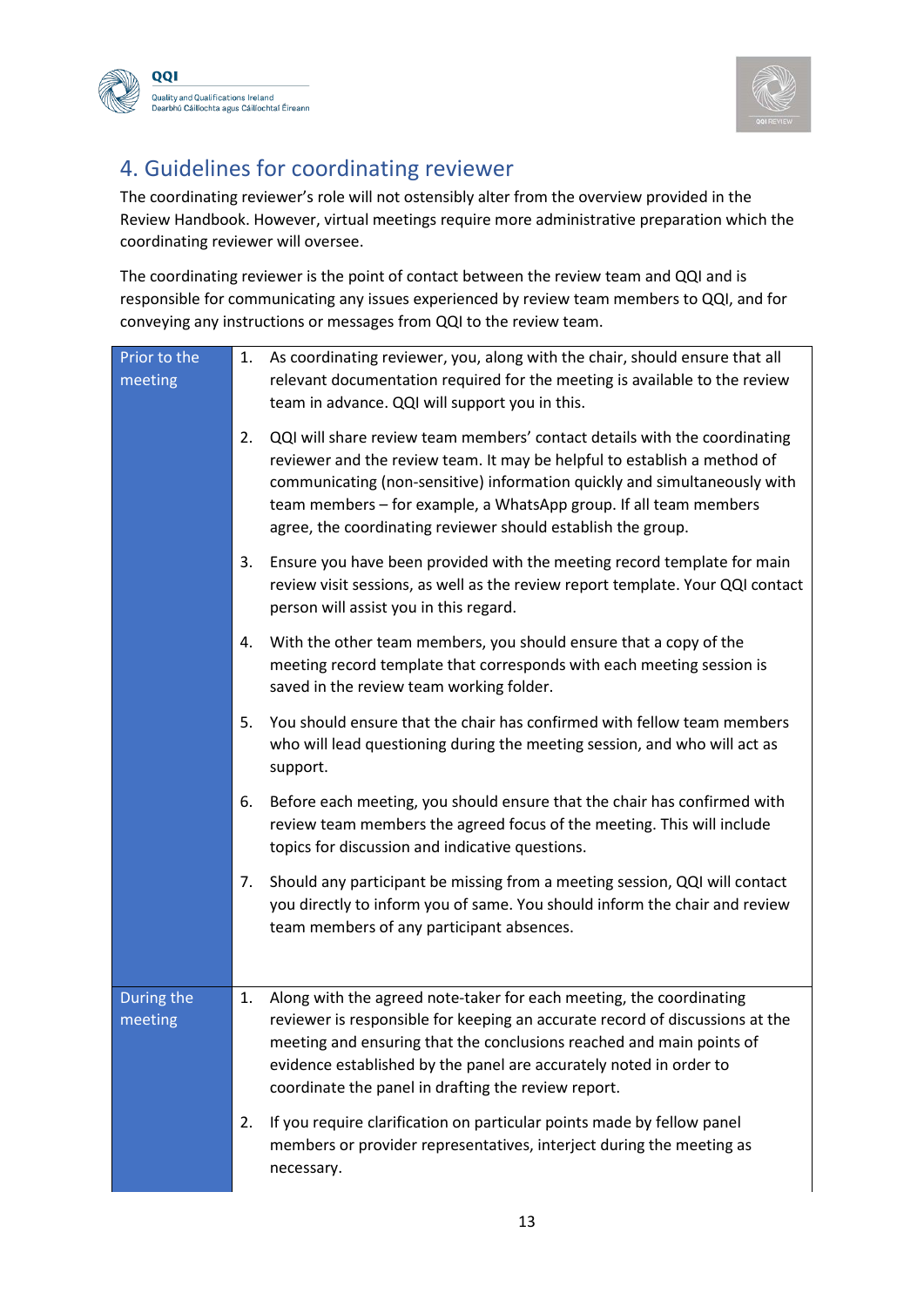

QQI 



|                      | 3. | Ensure that the chair has reminded participants that, if they experience<br>connectivity issues, they are free to make a short, written submission up to<br>one hour after the session's conclusion, detailing any additional, new<br>information that they did not have the opportunity to provide during the<br>session. These submissions may be made via the MS Form established for<br>this purpose. A link to the form may be requested via the MS Teams chat or<br>from the ETB review coordinator. |
|----------------------|----|------------------------------------------------------------------------------------------------------------------------------------------------------------------------------------------------------------------------------------------------------------------------------------------------------------------------------------------------------------------------------------------------------------------------------------------------------------------------------------------------------------|
| After the<br>meeting | 1. | Along with the chair, ensure that all panel members are in agreement on the<br>conclusions reached and main points of evidence established during the<br>meeting and further ensure that you have noted these points for inclusion in<br>the draft review report.                                                                                                                                                                                                                                          |
|                      | 2. | Stakeholders and ETB representatives who experience connectivity issues<br>during a meeting session may make a short, written submission to the<br>review team within one hour of the meeting's conclusion. This is done<br>through the MS Form established for this purpose. QQI Support will monitor<br>the form throughout the day for any submissions and share these with you<br>for immediate circulation to other review team members.                                                              |
|                      |    | During private meeting slots, ensure that you and the chair summarise the<br>main points raised, and conclusions reached at the end of the various<br>sessions held with the provider. You should note any outstanding questions,<br>or areas that will need to be clarified further in subsequent sessions with the<br>ETB representatives or stakeholders.                                                                                                                                               |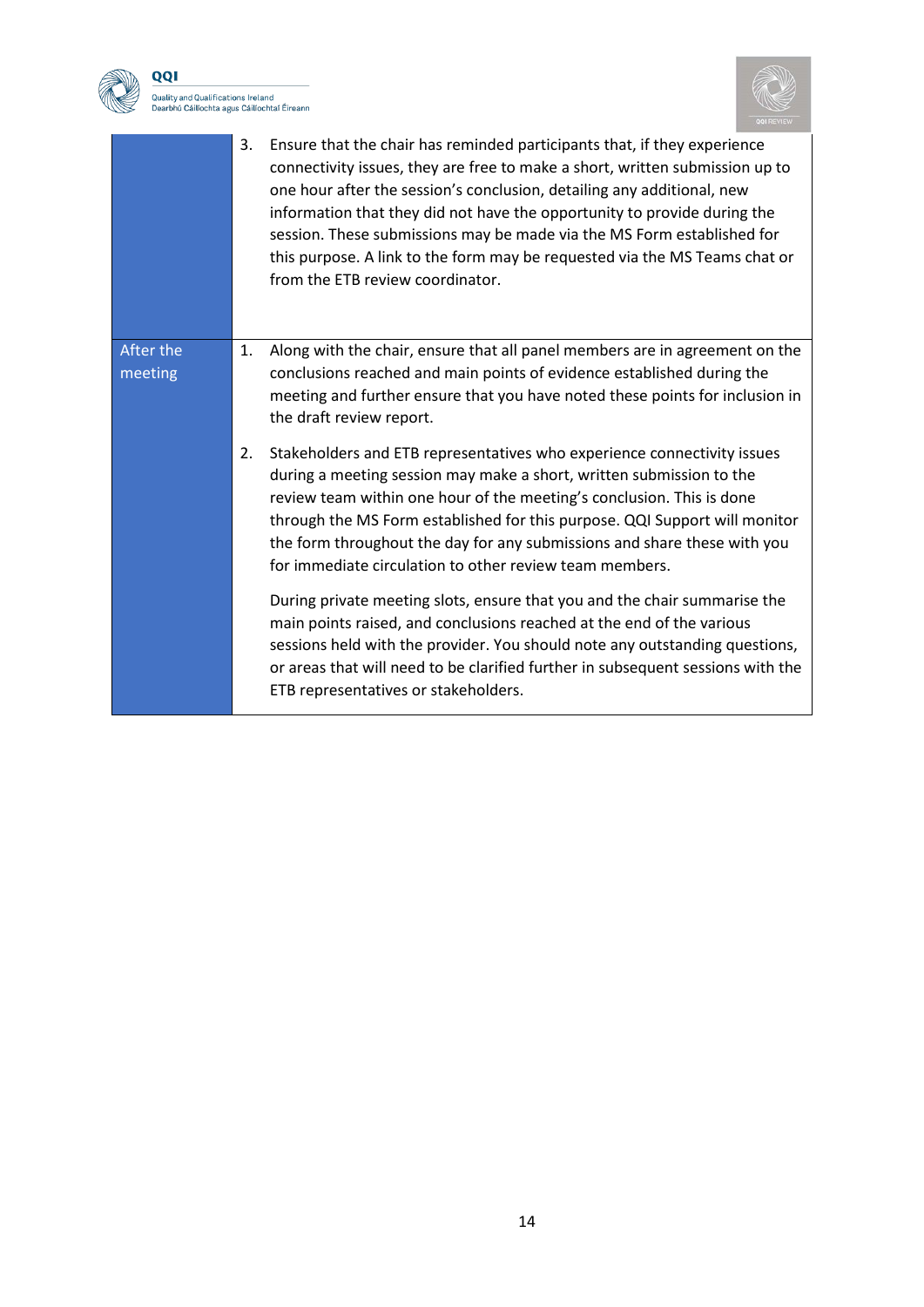



# <span id="page-14-0"></span>5. Guidelines for stakeholders

| Prior to the<br>meeting | 1.<br>2. | Follow the General Guidelines prior to the meeting.<br>If you have internet connectivity issues, you should contact the ETB review<br>coordinator by phone/text using the contact number provided. If the                                                                                |
|-------------------------|----------|------------------------------------------------------------------------------------------------------------------------------------------------------------------------------------------------------------------------------------------------------------------------------------------|
|                         |          | connectivity issues cannot be resolved, you may need to dial into the<br>meeting session using the phone number and conference ID provided in the<br>meeting invitation.                                                                                                                 |
| During the<br>meeting   | 1.       | Follow the General Guidelines regarding video and microphone usage and<br>the 'raise hand' function.                                                                                                                                                                                     |
|                         | 2.       | Indicate any technical issues experienced through the meeting's chat facility.                                                                                                                                                                                                           |
|                         | 3.       | The chair will open the meeting by welcoming all attendees and introducing<br>the topic for discussion.                                                                                                                                                                                  |
|                         | 4.       | The chair/lead speaker will invite you to contribute to the meeting by<br>addressing specific questions raised on the topic.                                                                                                                                                             |
|                         | 5.       | In general, it is useful to identify yourself when speaking. It is easy to forget<br>that there are participants who are not able to see (or identify) the speaker.                                                                                                                      |
|                         | 6.       | Speak clearly - virtual attendees do not have access to body language and<br>other non-verbal cues, you should speak slowly and clearly. Be explicit about<br>thoughts and opinions on the questions asked.                                                                              |
|                         | 7.       | Please do not speak while others are talking and avoid interrupting speakers.<br>Ask for clarification on any point or issue that is not clear. An opportunity of<br>time for additional comments will be built in at the end of each session. This<br>will be controlled by the chair.  |
|                         |          |                                                                                                                                                                                                                                                                                          |
| After the<br>meeting    | 1.       | Follow the General Guidelines for after the meeting.                                                                                                                                                                                                                                     |
|                         | 2.       | Please be aware that should you fail to remove yourself at the end of a<br>meeting, QQI support may need to do so on your behalf.                                                                                                                                                        |
|                         | 3.       | In the event that you experience connectivity issues, there will be an<br>opportunity to submit additional comments to the review team via an MS<br>Form established for this purpose. A link to this form may be requested via<br>the MS Teams chat or from the ETB review coordinator. |
|                         | 4.       | Submissions may be made up to one hour after the session's conclusion.                                                                                                                                                                                                                   |
|                         | 5.       | If you are no longer required to access the chat facility, QQI Support will<br>remove access on your behalf.                                                                                                                                                                             |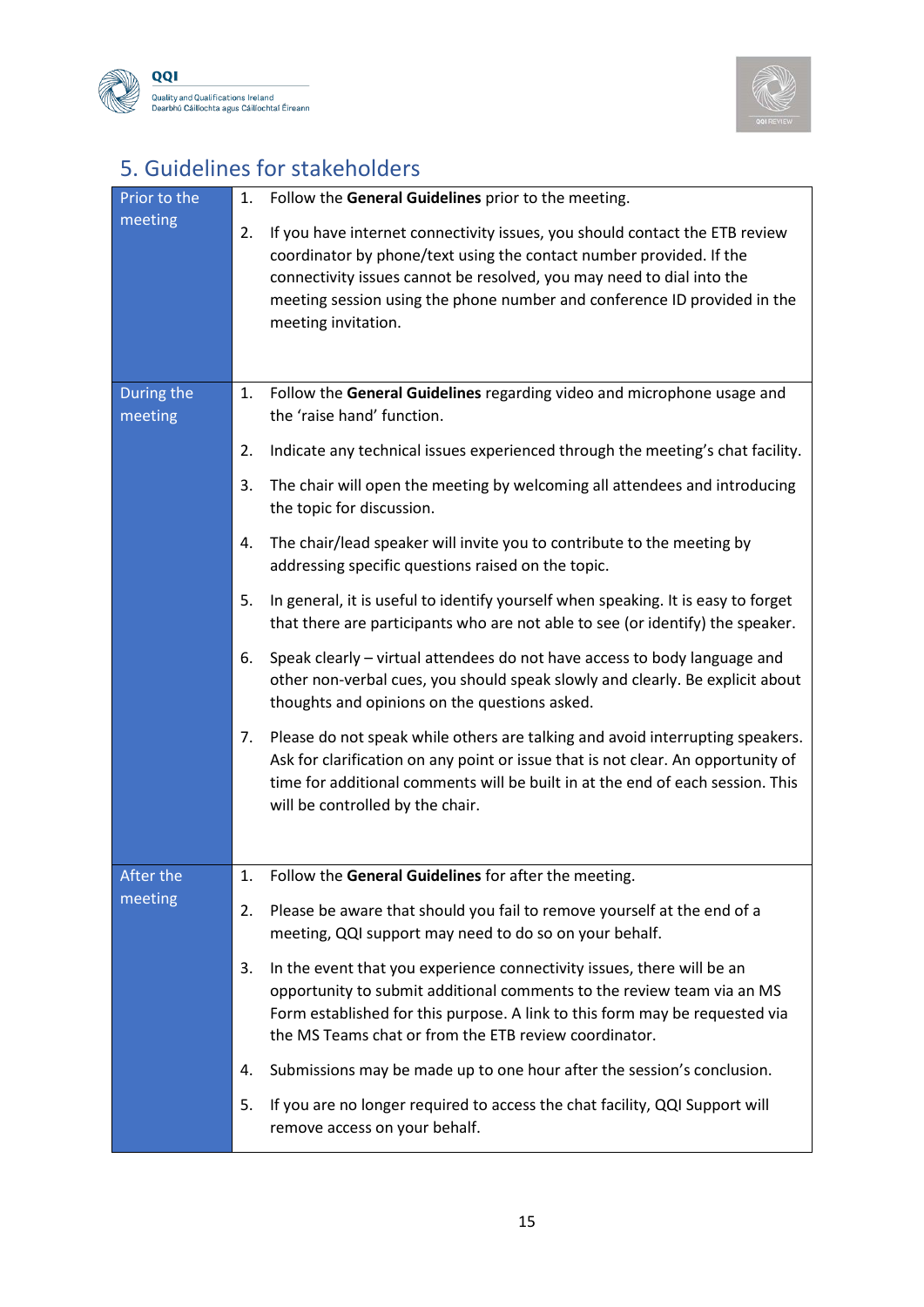



#### <span id="page-15-0"></span>6. Guidelines for ETB review coordinator

The ETB review coordinator remains the main point of contact between the ETB/stakeholders and the review team/QQI. However, virtual meetings create different situations that require a modified approach.

An optional meeting with the ETB review coordinator will be retained in the timetable at the beginning of each day of the virtual review process. This provides the team with the opportunity to request additional documentation and (in exceptional circumstances) to request amendment to the main review visit timetable.

QQI will organise meeting sessions and will attend any meeting sessions arranged by the ETB to support the review team.

| Prior to the<br>meeting | 1. | Ensure that any documentation required by the review team has been<br>provided to the review team in advance of the meeting. This will generally<br>be via the SharePoint folder established by QQI for this purpose.                                                                                                                                                                                                                                                |
|-------------------------|----|----------------------------------------------------------------------------------------------------------------------------------------------------------------------------------------------------------------------------------------------------------------------------------------------------------------------------------------------------------------------------------------------------------------------------------------------------------------------|
|                         | 2. | Ensure that invitations have been forwarded to all relevant stakeholders in<br>advance of the meeting and notify the review team chair and QQI of all<br>attendees and (if applicable) apologies in advance of the meeting. Refer to<br>instructions on sharing meeting invitations (QQI will provide instructions by<br>email in advance of the main review visit).                                                                                                 |
|                         | 3. | Provide your contact details to stakeholders to allow them to notify you if<br>they have any internet connectivity issues in advance of joining the meeting.<br>If a stakeholder informs you that they will be dialling into the meeting by<br>phone, you should inform QQI immediately.                                                                                                                                                                             |
|                         | 4. | Ensure that all relevant documentation has been received by ETB<br>representatives and external stakeholders in advance of their meeting<br>sessions.                                                                                                                                                                                                                                                                                                                |
| During the<br>meeting   |    | The ETB review coordinator or other representatives from the ETB, with the<br>exception of agreed representation for specific meetings, will not be in<br>attendance for the meetings.                                                                                                                                                                                                                                                                               |
| After the<br>meeting    | 1. | Follow up with the review team chair and QQI on any additional<br>documentation required and ensure that this is uploaded to the agreed<br>folder in good time.                                                                                                                                                                                                                                                                                                      |
|                         | 2. | If you are approached by a stakeholder who has experienced connectivity<br>issues during a meeting session, you should instruct them that they may<br>make a short, written submission within one hour of the session's<br>conclusion, detailing any additional, new information that they did not have<br>the opportunity to provide during the session, and direct them to the MS<br>Form established for this purpose (QQI Support will provide you with a link). |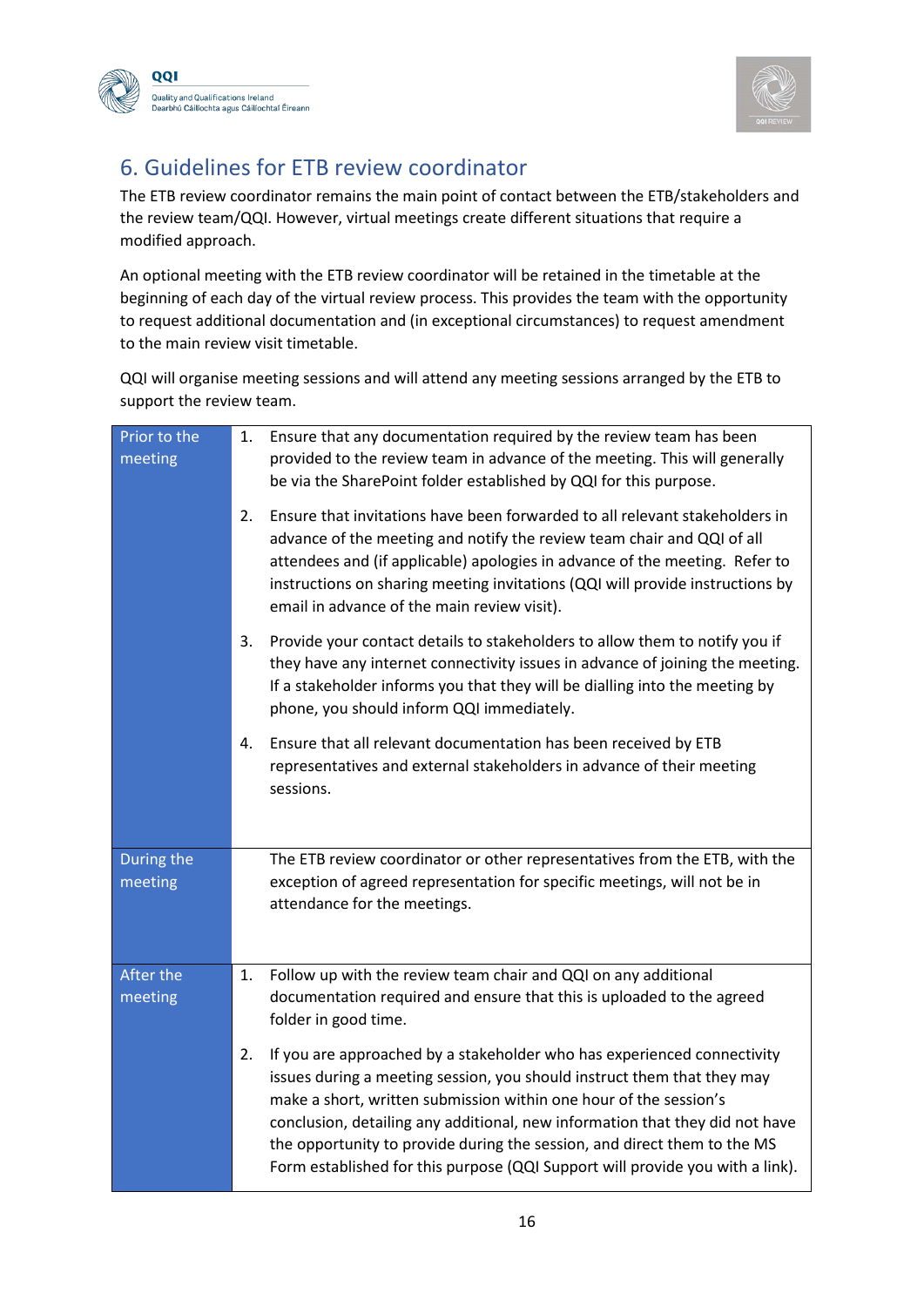



# <span id="page-16-0"></span>Appendix: Contingency plan

| A. Contingency plan for review team                                                 |                                                                                                                                                                                                                                       |  |  |
|-------------------------------------------------------------------------------------|---------------------------------------------------------------------------------------------------------------------------------------------------------------------------------------------------------------------------------------|--|--|
| <b>Issue</b>                                                                        | <b>Proposed Action</b>                                                                                                                                                                                                                |  |  |
| 1. Review team<br>member(s) (ANY)                                                   | Review team members should contact QQI Support/coordinating<br>$\overline{\phantom{a}}$<br>reviewer by phone/text as soon as an issue becomes apparent.                                                                               |  |  |
| unable to connect to<br>meeting session                                             | QQI Support will re-issue the session invitation to the review team<br>$\qquad \qquad -$<br>member.                                                                                                                                   |  |  |
|                                                                                     | If the issue persists, QQI Support will communicate this to the ETB.<br>$\overline{a}$                                                                                                                                                |  |  |
|                                                                                     | The coordinating reviewer will communicate the issue to the chair<br>and remaining team.                                                                                                                                              |  |  |
|                                                                                     | The review team member experiencing the problem should dial into<br>the meeting. A conference pin will be required. This is included in<br>the main review visit timetable, as well as in the calendar invitation<br>for the meeting. |  |  |
|                                                                                     | The chair indicates to all attendees that a review team member is<br>joining the meeting by phone.                                                                                                                                    |  |  |
| 2. Review team<br>member (ANY)                                                      | The review team member affected should contact QQI<br>$\qquad \qquad \blacksquare$<br>Support/coordinating reviewer by phone/text.                                                                                                    |  |  |
| unable to connect or<br>dial in to meeting<br>session                               | The coordinating reviewer will communicate the issue to the chair<br>$\qquad \qquad \blacksquare$<br>and remaining team members.                                                                                                      |  |  |
|                                                                                     | Where the review team member is not the chair/lead for a session,<br>they may communicate by email to their team colleagues any<br>questions relevant to the session.                                                                 |  |  |
| 3. Chair unable to<br>connect or dial in to<br>meeting session                      | As per Section C (below - 'Contingency plan for all participants')<br>$\qquad \qquad -$                                                                                                                                               |  |  |
| 4. Coordinating<br>reviewer unable to<br>connect or dial in to<br>meeting session   | As per Section C (below - 'Contingency plan for all participants')                                                                                                                                                                    |  |  |
| 5. Lead review team<br>member unable to<br>connect or dial in to<br>meeting session | The second lead review team member assumes responsibility for<br>leading questioning during the meeting session. It is important that<br>team members leading sessions are familiar with their partner's<br>questions.                |  |  |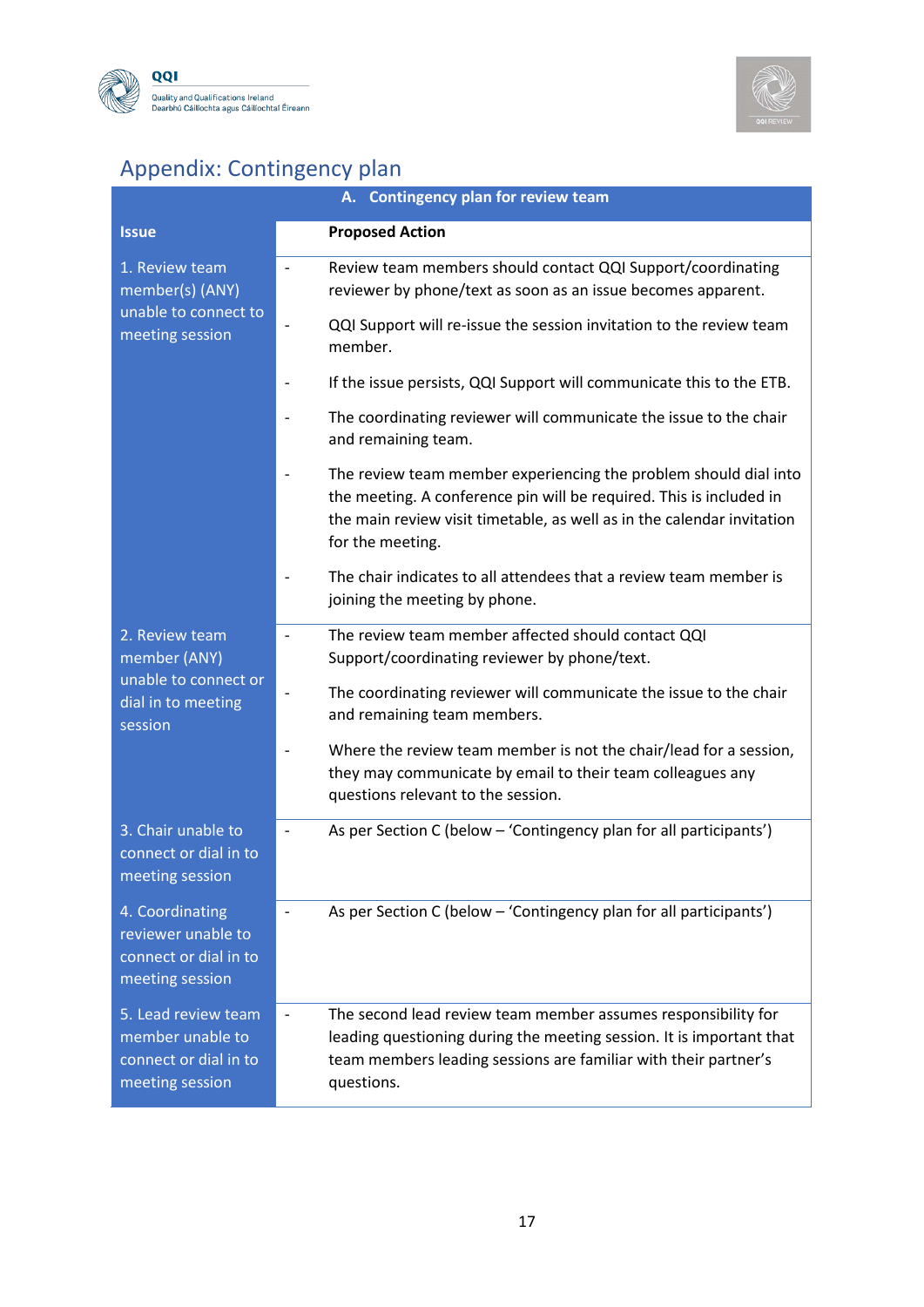



| <b>B.</b>                                                                      | Contingency plan for ETB representatives/stakeholders                                                                                                                                                                                                                                                                                                                                                        |
|--------------------------------------------------------------------------------|--------------------------------------------------------------------------------------------------------------------------------------------------------------------------------------------------------------------------------------------------------------------------------------------------------------------------------------------------------------------------------------------------------------|
| <b>Issue</b>                                                                   | <b>Proposed Action</b>                                                                                                                                                                                                                                                                                                                                                                                       |
| 1. ETB representative/<br>stakeholder (ANY)<br>unable to connect to<br>meeting | The ETB representative/stakeholder contacts the ETB review<br>$\frac{1}{2}$<br>coordinator by phone/text as soon as the issue becomes apparent.                                                                                                                                                                                                                                                              |
|                                                                                | The ETB review coordinator re-issues the meeting invitation to ETB<br>$\overline{\phantom{a}}$<br>representative/stakeholder.                                                                                                                                                                                                                                                                                |
|                                                                                | If the issue persists, the ETB review coordinator will communicate<br>$\overline{\phantom{a}}$<br>this to QQI Support and instruct the ETB representative to dial into<br>the meeting, reminding the ETB representative/stakeholder that a<br>conference pin, available in the main review visit timetable, as well<br>as in the calendar invitation for the meeting, will be required.                      |
| 2. ETB representative/<br>stakeholder (ANY)                                    | The affected ETB representative/stakeholder should contact the<br>$\overline{\phantom{a}}$<br>ETB review coordinator by phone/email.                                                                                                                                                                                                                                                                         |
| unable to connect to<br>or dial into meeting                                   | The ETB review coordinator will notify QQI Support of the issue.<br>$\overline{\phantom{a}}$                                                                                                                                                                                                                                                                                                                 |
|                                                                                | The ETB representative/stakeholder affected may make a short<br>$\overline{\phantom{a}}$<br>written submission to the review team via a Microsoft Form that<br>will be established for the purpose. A link to the form may be<br>requested via the MS Teams chat (if possible) or from the ETB<br>review coordinator. Submissions may be made for up to one hour<br>after the meeting session has concluded. |
| 3. Key ETB personnel<br>unable to connect to<br>or dial into meeting           | As per Section C (Contingency plan for all participants)                                                                                                                                                                                                                                                                                                                                                     |